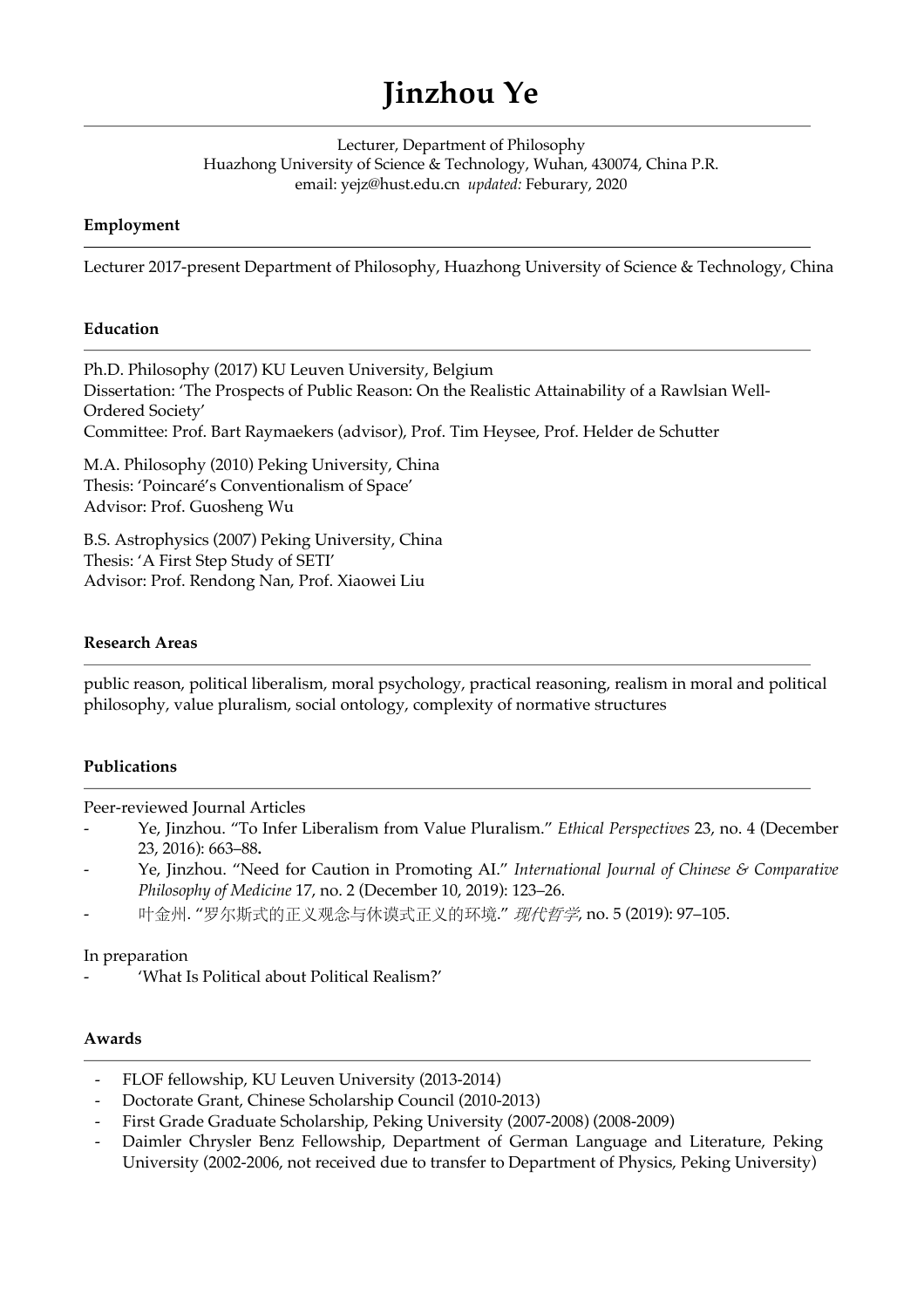## **Conferences**

Presentations:

- "The Prospects of Public Reason" *13th Annual Conference of Mancept* University of Manchester, Manchester, September 7-9, 2016
- 'Reasonableness in Democracy? on the prospect of having a reasonable citizenry" *Workings of Democracy: Practices, Norms and Understanding* University of Iceland, Reykjavík, May 27–29, 2015
- 'Realistic Utopia?' *Roundtable "Utopia"* Université Catholique de Louvain, LLN, March 10, 2015
- 'Does Pluralism Entail Liberalism? A Partial Defense' *Leuven-Nijmegen NPPW/CESPP joint Graduate Conference* Radboud Universiteit Nijmegen & KU Leuven University, Vaalbeeg, June 7- 8, 2014
- 'Persons in Rawls's Political Liberalism' *KUL (CESPP) Graduate Conference* KU Leuven University, Leuven, February 7, 2014
- 'Liberalism Thicker than Reciprocity' *Reciprocity & the Normative Foundations of Legal Orders,* Dutch Research School of Philosophy (OZSW), Barchem, August 25-29, 2013

#### Discussions:

- Disscussant in sessions of Francesco Guala, Filip Buekens etc., International workshop on Social Ontology and Institutions, KU Leuven University, Leuven, June 5 2015
- Discussant in sessions of Gerald Gaus, Stephen Macedo, Steven Wall, Kevin Vallier etc., *New Directions in Public Reason* University of Birmingham, Birmingham, June 16-17 2014
- Respondent to Haye Hazenberg's 'Does the state own property?' *KUL (CESPP) Graduate Conference* KU Leuven University, Leuven, May 26, 2014
- Respondent to Roy Varghese's 'Luck Egalitarianism and Democratic Equality' *KUL (CESPP) Graduate Conference* KU Leuven University, Leuven, February 7, 2014
- Respondent to Chris Bessemans's 'Universalizability in moral judgements Winch's ambiguity' *KUL (CESPP) Graduate Conference* KU Leuven University, Leuven, January 13, 2012

#### **Teaching**

Huazhong University of Science & Technology

- "Introduction to Ethics" (full responsibility):
- "Introduction to Philosophy" (full responsibility):
- "Political Philosophy" (full responsibility):

#### KU Leuven University

- "Introduction to Ethics" (2014 autumn, instructor: Professor William Desmond): tutoring 15+ students, guiding and evaluating student presentations, grading exams
- "East-West Perspectives in Philosophy" (2014 spring, instructor: Professor Zhi Li & Professor Chengjun Wang): assisting teachers in class, grading 20+ papers
- "East-West Perspectives in Philosophy" (2013 spring, instructor: Professor Paul Cortois): assisting teachers in class, grading 30+ papers

Peking University

- "Heidegger's Being and Time" (2009 spring, instructor: Professor Tom Rockmore): preparing and organizing student readings
- "Idealism and Epistemology" (2009 spring, instructor: Professor Tom Rockmore): preparing and organizing student readings
- "History of Science" (2008 spring, instructor: Professor Guosheng Wu): organizing student group discussions, grading 70+ exams